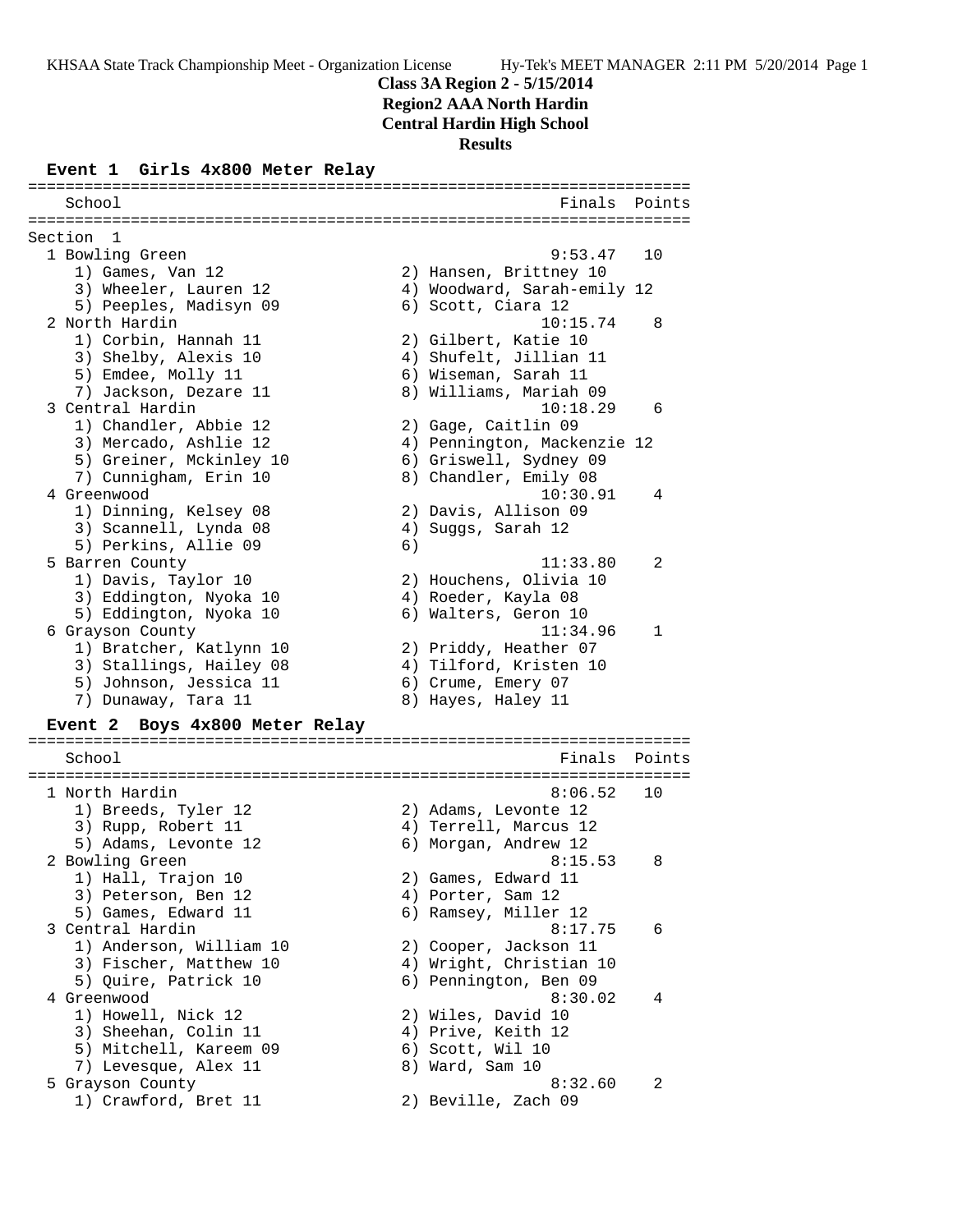# **Class 3A Region 2 - 5/15/2014 Region2 AAA North Hardin Central Hardin High School**

### **Results**

### **....Event 2 Boys 4x800 Meter Relay**

| 3) Priddy, Clay 12              | 4) Stone, Bradley 11 |                |
|---------------------------------|----------------------|----------------|
| 5) Meredith, Blake 12           | 6) Decker, Lane 12   |                |
| 7) Beville, Zach 09             | 8) Wiseman, Logan 12 |                |
| 6 Barren County                 | 9:41.45              | $\overline{1}$ |
| 1) Edmonds, Luke 11             | 2) Morgan, Ben 12    |                |
| 3) Anderson, Jd 08              | 4) Eaton, Chad 12    |                |
| 5) Anderson, Jd 08              | 6) Read, Matthew 09  |                |
| 7) Reed, Brandon 08             | 8) Eaton, Chad 12    |                |
| Event 3 Girls 100 Meter Hurdles |                      |                |

|                      |                  |                                                                                                                                                                                                                                                                                                                                                                                                                         | Finals Points                                                                                                                                                                                                                                                                          |
|----------------------|------------------|-------------------------------------------------------------------------------------------------------------------------------------------------------------------------------------------------------------------------------------------------------------------------------------------------------------------------------------------------------------------------------------------------------------------------|----------------------------------------------------------------------------------------------------------------------------------------------------------------------------------------------------------------------------------------------------------------------------------------|
|                      |                  |                                                                                                                                                                                                                                                                                                                                                                                                                         |                                                                                                                                                                                                                                                                                        |
|                      |                  |                                                                                                                                                                                                                                                                                                                                                                                                                         |                                                                                                                                                                                                                                                                                        |
|                      |                  |                                                                                                                                                                                                                                                                                                                                                                                                                         | 10                                                                                                                                                                                                                                                                                     |
|                      |                  |                                                                                                                                                                                                                                                                                                                                                                                                                         | 8                                                                                                                                                                                                                                                                                      |
|                      |                  |                                                                                                                                                                                                                                                                                                                                                                                                                         | 6                                                                                                                                                                                                                                                                                      |
|                      |                  |                                                                                                                                                                                                                                                                                                                                                                                                                         | $\overline{4}$                                                                                                                                                                                                                                                                         |
|                      |                  |                                                                                                                                                                                                                                                                                                                                                                                                                         | $\overline{2}$                                                                                                                                                                                                                                                                         |
|                      |                  |                                                                                                                                                                                                                                                                                                                                                                                                                         | $\mathbf{1}$                                                                                                                                                                                                                                                                           |
|                      |                  |                                                                                                                                                                                                                                                                                                                                                                                                                         |                                                                                                                                                                                                                                                                                        |
|                      |                  |                                                                                                                                                                                                                                                                                                                                                                                                                         |                                                                                                                                                                                                                                                                                        |
|                      |                  |                                                                                                                                                                                                                                                                                                                                                                                                                         |                                                                                                                                                                                                                                                                                        |
|                      |                  |                                                                                                                                                                                                                                                                                                                                                                                                                         |                                                                                                                                                                                                                                                                                        |
|                      |                  |                                                                                                                                                                                                                                                                                                                                                                                                                         |                                                                                                                                                                                                                                                                                        |
|                      |                  |                                                                                                                                                                                                                                                                                                                                                                                                                         | Points                                                                                                                                                                                                                                                                                 |
|                      |                  |                                                                                                                                                                                                                                                                                                                                                                                                                         |                                                                                                                                                                                                                                                                                        |
|                      |                  |                                                                                                                                                                                                                                                                                                                                                                                                                         |                                                                                                                                                                                                                                                                                        |
|                      |                  |                                                                                                                                                                                                                                                                                                                                                                                                                         |                                                                                                                                                                                                                                                                                        |
|                      |                  |                                                                                                                                                                                                                                                                                                                                                                                                                         |                                                                                                                                                                                                                                                                                        |
|                      |                  |                                                                                                                                                                                                                                                                                                                                                                                                                         |                                                                                                                                                                                                                                                                                        |
|                      |                  |                                                                                                                                                                                                                                                                                                                                                                                                                         | 10                                                                                                                                                                                                                                                                                     |
|                      |                  |                                                                                                                                                                                                                                                                                                                                                                                                                         | 8                                                                                                                                                                                                                                                                                      |
|                      |                  |                                                                                                                                                                                                                                                                                                                                                                                                                         | 6                                                                                                                                                                                                                                                                                      |
|                      |                  |                                                                                                                                                                                                                                                                                                                                                                                                                         | $\overline{4}$                                                                                                                                                                                                                                                                         |
|                      |                  |                                                                                                                                                                                                                                                                                                                                                                                                                         | $\overline{2}$                                                                                                                                                                                                                                                                         |
|                      |                  |                                                                                                                                                                                                                                                                                                                                                                                                                         | $\mathbf{1}$                                                                                                                                                                                                                                                                           |
|                      |                  |                                                                                                                                                                                                                                                                                                                                                                                                                         |                                                                                                                                                                                                                                                                                        |
|                      | 10 Barren County | 19.78                                                                                                                                                                                                                                                                                                                                                                                                                   |                                                                                                                                                                                                                                                                                        |
|                      | 12 Greenwood     | 20.59                                                                                                                                                                                                                                                                                                                                                                                                                   |                                                                                                                                                                                                                                                                                        |
| Girls 100 Meter Dash |                  |                                                                                                                                                                                                                                                                                                                                                                                                                         |                                                                                                                                                                                                                                                                                        |
|                      |                  | .==================================<br>Year School<br>09 Grayson County<br>09 Barren County<br>11 North Hardin<br>10 North Hardin<br>12 Central Hardin<br>11 Bowling Green<br>09 Barren County<br>09 Greenwood<br>11 Greenwood<br>Event 4 Boys 110 Meter Hurdles<br>Year School<br>12 Grayson County<br>10 Greenwood<br>12 North Hardin<br>11 North Hardin<br>10 Bowling Green<br>09 Barren County<br>09 Central Hardin | ======================================<br>21.67<br>21.70<br>14.44<br>17.02<br>17.91<br>18.26<br>19.02<br>08 Grayson County<br>19.11<br>20.75<br>21.50<br>:=====================<br>Finals<br>20.47<br>22.89<br>14.43<br>15.46<br>15.91<br>12 Grayson County<br>18.18<br>19.02<br>19.04 |

 Name Year School Finals Points =======================================================================

 1 Spalding, Makayla 10 Grayson County 13.60 2 2 Price, Ravein 11 Central Hardin 13.77 3 Craver, Abbie 09 Barren County 13.95 4 Glenn, Taylor 09 Grayson County 14.11 5 Wiles, Audrey 08 Greenwood 14.62 6 Embry, Cara 12 Ohio County 14.77 7 Crothers, Ashton 11 Greenwood 14.94

Section 1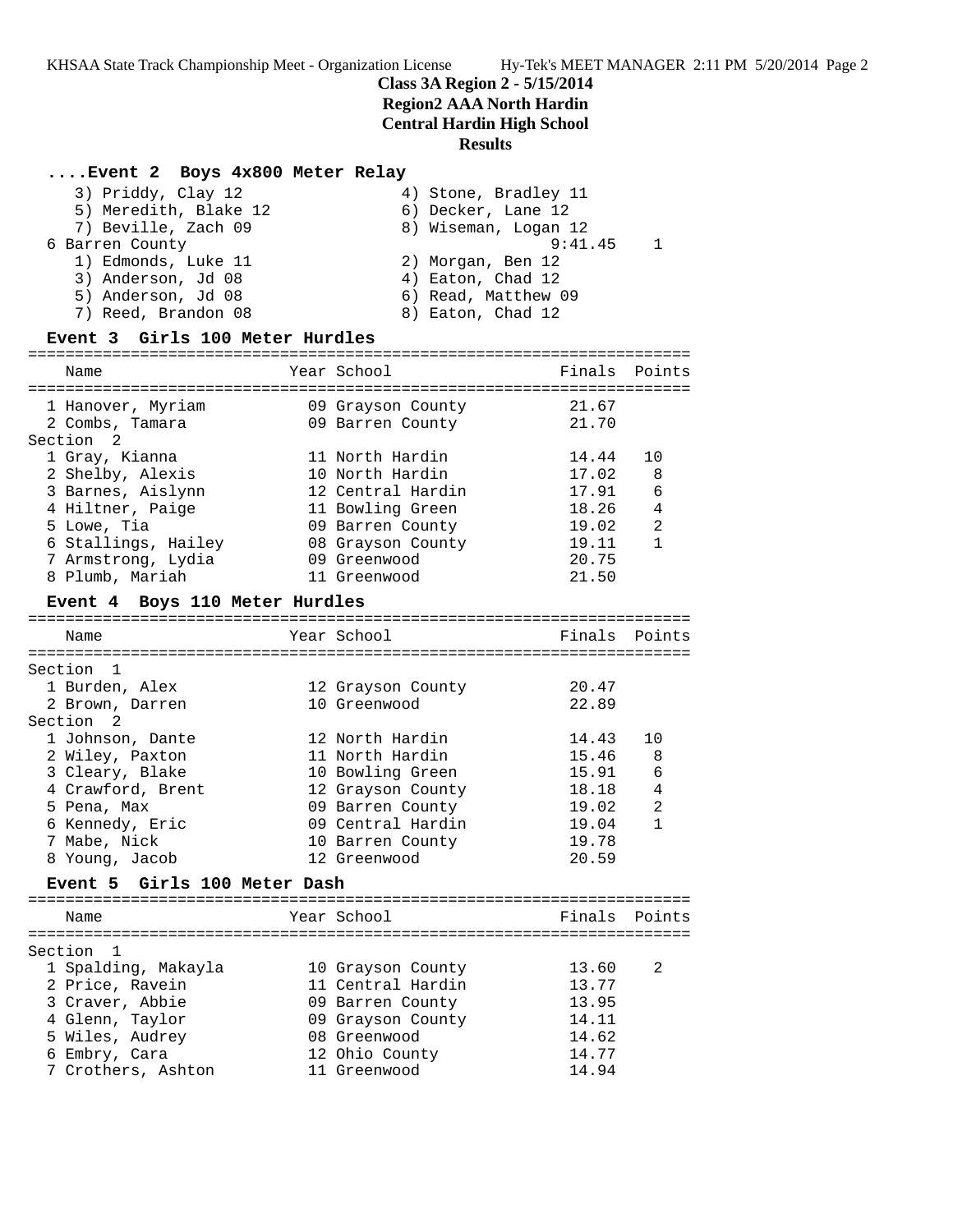**Class 3A Region 2 - 5/15/2014**

**Region2 AAA North Hardin**

**Central Hardin High School**

**Results**

# **....Event 5 Girls 100 Meter Dash**

| Section<br>2                    |                          |               |                |             |
|---------------------------------|--------------------------|---------------|----------------|-------------|
| 1 Gray, Kianna                  | 11 North Hardin          | 11.70         | 10             |             |
| 2 Anthony, Sydnie               | 12 Bowling Green         | 12.70         | 8              |             |
| 3 Graves, Raven                 | 12 North Hardin          | 12.83         | 6              |             |
| 4 Varner, Jasmine               | 08 Bowling Green         | 13.12         | 4              |             |
| 5 Baptiste, Bree                | 10 Logan County          | 13.68         | 1              |             |
| 6 Lowe, Tia                     | 09 Barren County         | 13.72         |                |             |
| 7 Johnson, Meredith             | 08 Logan County          | 14.05         |                |             |
| -- Fore, Jasmin                 | 10 Ohio County           | DQ.           |                | False start |
| Event 6 Boys 100 Meter Dash     |                          |               |                |             |
| Name                            | Year School              | Finals        | Points         |             |
|                                 |                          |               |                |             |
| Section 1                       |                          |               |                |             |
| 1 Deramos, Mason                | 12 Central Hardin        | 11.90         | 4              |             |
| 2 Wright, Taylor                | 11 Grayson County        | 12.13         |                |             |
| 3 Bailey, Jacob                 | 10 Ohio County           | 12.26         |                |             |
| 4 Phelps, David                 | 12 Grayson County        | 12.81         |                |             |
| 5 Aubrey, Brad                  | 10 Logan County          | 12.86         |                |             |
| 6 Gregory, Andrew               | 11 Logan County          | 13.68         |                |             |
| 7 Daniel, Shane                 | 09 Ohio County           | 13.85         |                |             |
| Section 2                       |                          |               |                |             |
| 1 Wyatt, Trey                   | 12 Barren County         | 11.66         | 10             |             |
| 2 Marlin, Martin                | 10 North Hardin          | 11.70         | 8              |             |
| 3 Higdon-Burgess, Alec          | 11 Central Hardin        | 11.71         | 6              |             |
| 4 Dennis, Jarod                 | 10 Greenwood             | 11.96         | $\overline{2}$ |             |
| 5 Jackson, Leondri              | 11 North Hardin          | 12.00         | 1              |             |
| 6 Offutt, Malcolm               | 11 Bowling Green         | 12.07         |                |             |
| 7 Shaw, Aaron                   | 12 Barren County         | 12.19         |                |             |
| 8 Taylor, Davis                 | 10 Greenwood             | 12.32         |                |             |
|                                 |                          |               |                |             |
| Event 7 Girls 4x200 Meter Relay |                          |               |                |             |
| School                          |                          | Finals Points |                |             |
|                                 |                          |               |                |             |
| Section 1                       |                          |               |                |             |
| 1 North Hardin                  |                          | 1:49.24       | 10             |             |
| 1) Fracois, Jaylyn 11           | 2) Mahone, Deavion 09    |               |                |             |
| 3) Graves, Raven 12             | 4) Windham, Rylee 09     |               |                |             |
| 5) Graves, Raven 12             | 6) Owens, Daisha 09      |               |                |             |
| 7) Williams, Mariah 09          | 8) Wison, Jasmine 12     |               |                |             |
| 2 Bowling Green                 |                          | 1:51.24       | 8              |             |
| 1) Anthony, Sydnie 12           | 2) Smart, Tyria 09       |               |                |             |
| 3) Hiltner, Paige 11            | 4) Varner, Jasmine 08    |               |                |             |
| 5) Hiltner, Paige 11            | 6) Walton, Elizabeth 09  |               |                |             |
| 3 Greenwood                     |                          | 1:56.45       | 6              |             |
| 1) Gibson, Shelby 10            | 2) Crenshaw, Rachael 12  |               |                |             |
| 3) Rhodes, Hayley 10            | 4) Jackson, Rose Mary 09 |               |                |             |
| 5) Wiles, Audrey 08             | 6) Armstrong, Lydia 09   |               |                |             |
| 7) Plumb, Mariah 11             | 8) Goff, Mackenzie 12    |               |                |             |
| 4 Grayson County                |                          | 2:07.34       | 4              |             |
| 1) Curd, Jessica 10             | 2) Dennis, Kailey Jo 11  |               |                |             |
| 3) Glenn, Taylor 09             | 4) Horn, Amber 10        |               |                |             |
|                                 |                          |               |                |             |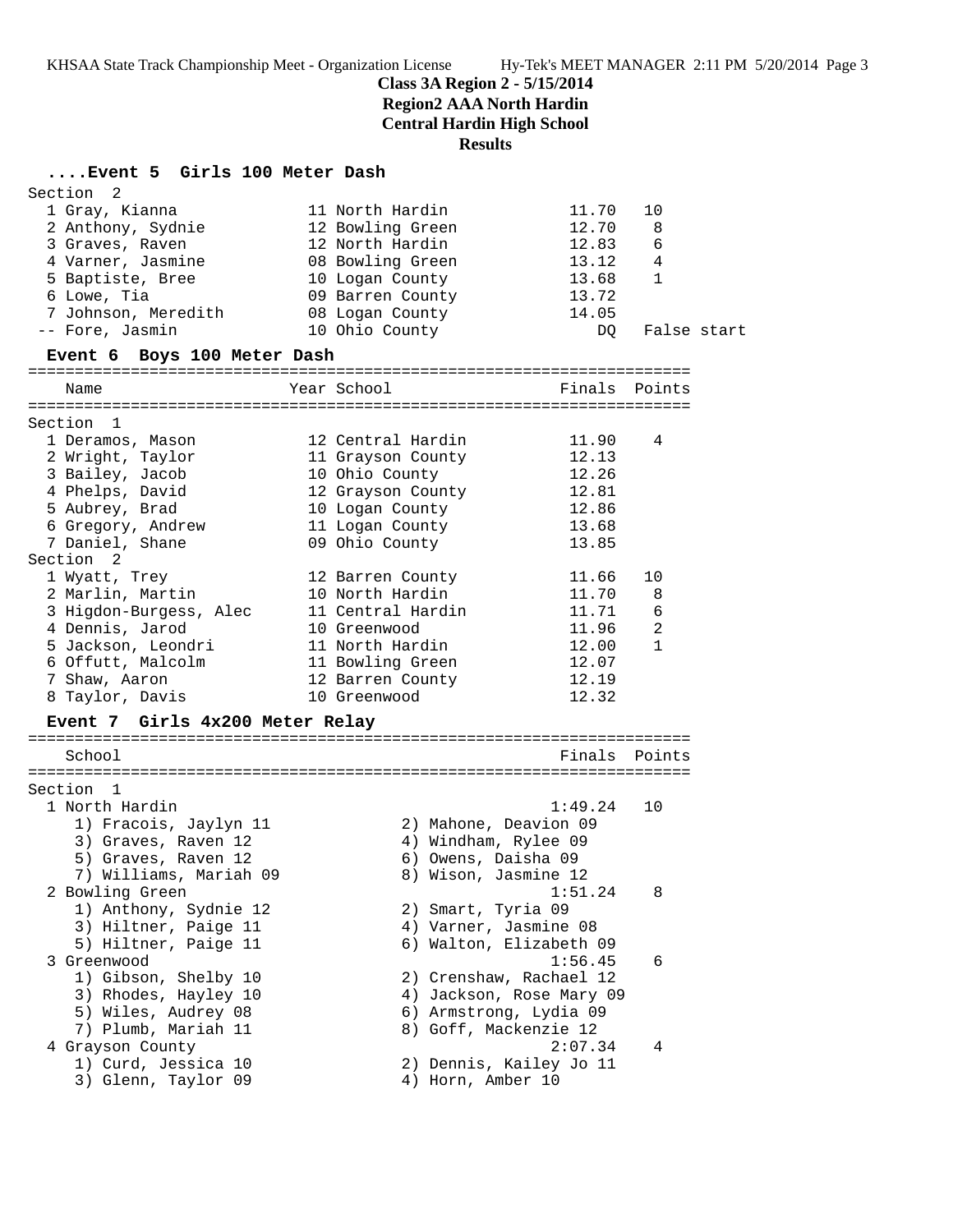### **Class 3A Region 2 - 5/15/2014**

## **Region2 AAA North Hardin**

**Central Hardin High School**

### **Results**

### **....Event 7 Girls 4x200 Meter Relay**

| 5) Goff, Corbyn 11<br>7) Dennis, Keisha 08 | 6) Grubs, Ashley 09<br>8) Lee, Terrah 09 |                |
|--------------------------------------------|------------------------------------------|----------------|
| -- Barren County                           | DO.                                      | zone violation |
| 1) Davis, Taylor 10                        | 2) Craver, Abbie 09                      |                |
| 3) Rodriguez, Raina 09                     | $4)$ Lowe, Tia 09                        |                |
| 5) Craver, Abbie 09                        | 6) Eddington, Nyoka 10                   |                |
| 7) Houchens, Olivia 10                     | 8)                                       |                |
|                                            |                                          |                |

### **Event 8 Boys 4x200 Meter Relay**

======================================================================= Finals Points ======================================================================= 1 North Hardin 1:31.17 10 1) Dyer, Kevin 12 2) O'Bryant, Jonathan 11 3) Wiley, Paxton 11 4) Jackson, Leondri 11 5) Jackson, Leondri 11 6) Marlin, Martin 10 7) Walters, Darius 12 8) Randles, Jeremy 11 2 Central Hardin 1:35.38 8 1) Higdon-Burgess, Alec 11 2) Bryan, Mason 11 3) Lindsey, Stephan 11 (4) Stone, Bram 08 5) Bryan, Mason 11 6) Wright, Christian 10 3 Barren County 1:37.00 6 1) Eaton, Austin 12 2) Pena, Max 09 3) Shaw, Aaron 12 4) Wyatt, Trey 12 5) Morgan, Ben 12 6) Eaton, Chad 12 7) Edmonds, Luke 11 and 8) Groce, Taylor 09 4 Bowling Green 1:39.19 4 1) Offutt, Malcolm 11 2) Peterson, Zeldon 12 3) Cleary, Blake 10 4) Mcallister, Aidan 11 5) Cleary, Blake 10 6) Mcallister, Aidan 11 5 Greenwood 1:40.25 2 1) Pillow, Noah 10 2) Barnett, Desmond 09 3) Taylor, Davis 10 4) Dennis, Jarod 10 5) Villegas, Fabian 10 6) Camacho, David 10 6 Grayson County 1:43.33 1 1) Decker, Cody 12 2) Meador, Aaron 11 3) Alvey, Austin 11 4) Crawford, Brent 12 5) Newton, Cade 09 6) Alvey, Austin 11 7) Weber, Brad 12 8) Crawford, Brent 12

### **Event 9 Girls 1600 Meter Run**

======================================================================= Name Tear School Tear School Finals Points ======================================================================= 1 Wheeler, Lauren 12 Bowling Green 5:26.53 10 2 Woodward, Sarah-emily 12 Bowling Green 5:29.17 8 3 Chandler, Abbie 12 Central Hardin 5:57.01 6 4 King, Rachelle 10 North Hardin 6:02.42 4 5 Griswell, Sydney 09 Central Hardin 6:06.21 2 6 Emdee, Molly 11 North Hardin 6:13.88 1 7 Roeder, Kayla 08 Barren County 6:14.13 8 Priddy, Heather 07 Grayson County 6:22.66 9 Davis, Allison 09 Greenwood 6:37.09 10 Crossley, Leah 08 Logan County 6:40.25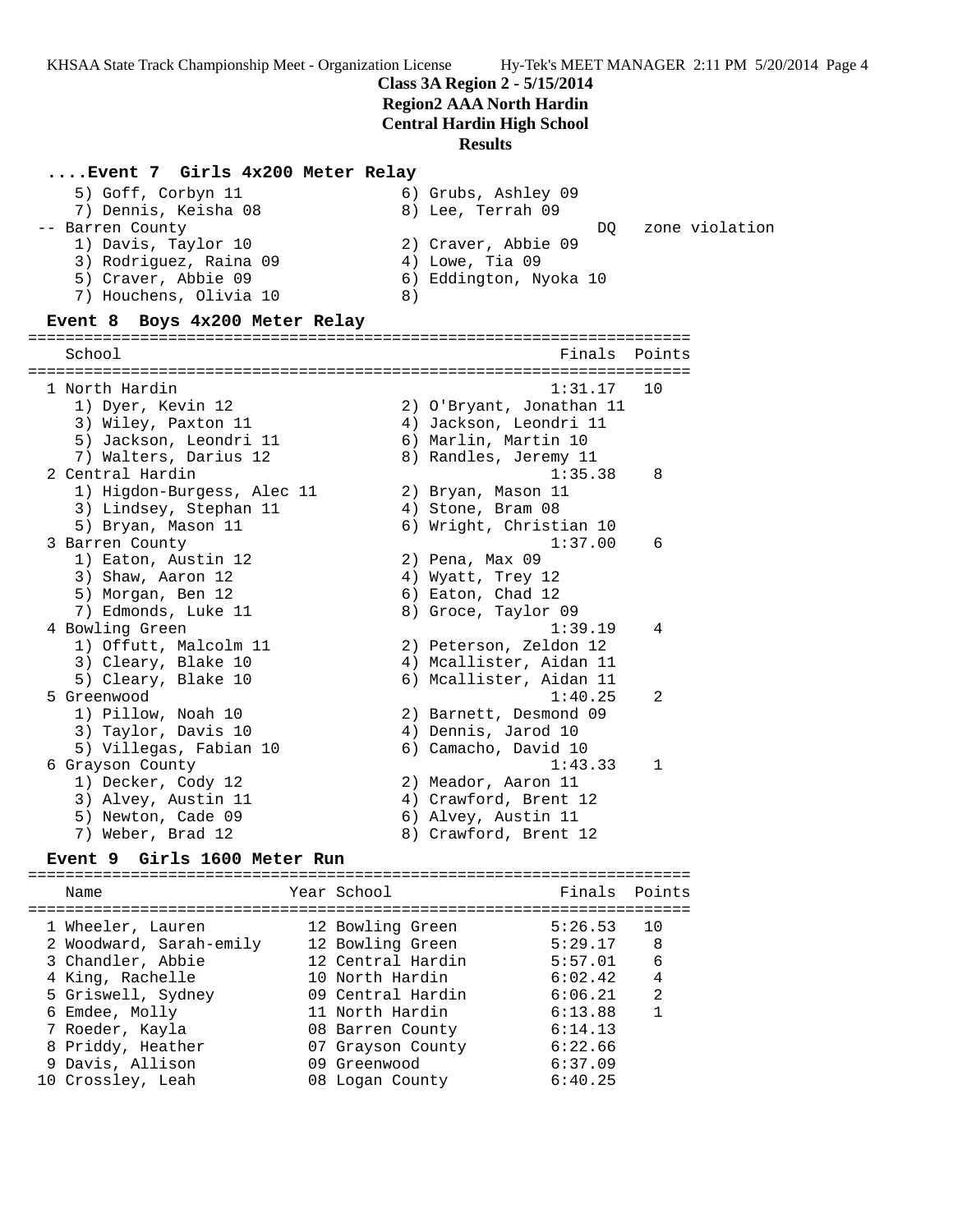**Class 3A Region 2 - 5/15/2014**

**Region2 AAA North Hardin**

**Central Hardin High School**

**Results**

| Event 9 Girls 1600 Meter Run               |                                   |               |                |
|--------------------------------------------|-----------------------------------|---------------|----------------|
| Section<br>2                               |                                   | 6:41.75       |                |
| 1 Perkins, Allie<br>2 Hayes, Haley         | 09 Greenwood<br>11 Grayson County | 6:50.49       |                |
|                                            |                                   |               |                |
| Event 10 Boys 1600 Meter Run               |                                   |               |                |
| Name                                       | Year School                       | Finals Points |                |
|                                            |                                   |               |                |
| Section 1<br>1 Prive, Keith                | 12 Greenwood                      | 4:24.77       | 10             |
| 2 Johnson, Kyle                            | 11 Bowling Green                  | 4:28.52       | 8              |
| 3 Crawford, Bret                           | 11 Grayson County                 | 4:29.83       | 6              |
| 4 Breeds, Tyler                            | 12 North Hardin                   | 4:34.37       | 4              |
| 5 Howell, Nick                             | 12 Greenwood                      | 4:35.56       | $\overline{a}$ |
| 6 Eicher, Kelly                            | 11 Logan County                   | 4:55.94       | $\mathbf{1}$   |
| 7 Games, Edward                            | 11 Bowling Green                  | 4:59.32       |                |
| 8 O'Dell, Kaleb                            | 12 Logan County                   | 5:01.36       |                |
| 9 Stone, Bradley                           | 11 Grayson County                 | 5:02.85       |                |
| 10 Murrell, Alex                           | 11 North Hardin                   | 5:08.83       |                |
| 11 Mowery, Billy                           | 12 Barren County                  | 5:23.00       |                |
| 12 Jarboe, Colby                           | 10 Ohio County                    | 5:33.77       |                |
| -- Robbins, Oren                           | 11 Central Hardin                 | DNF           |                |
|                                            |                                   |               |                |
| Event 11 Girls 4x100 Meter Relay           |                                   |               |                |
| School                                     |                                   | Finals        | Points         |
|                                            |                                   |               |                |
| 1 North Hardin                             |                                   | 51.92         | 10             |
| 1) Fracois, Jaylyn 11                      | 2) Graves, Raven 12               |               |                |
| 3) Mahone, Deavion 09                      | 4) Wison, Jasmine 12              |               |                |
| 5) Owens, Daisha 09                        | 6) Williams, Mariah 09            |               |                |
| 7) Windham, Rylee 09                       | 8) Murrah, Jordan 09              |               |                |
| 2 Bowling Green                            |                                   | 53.13         | 8              |
| 1) Anthony, Sydnie 12                      | 2) Smart, Tyria 09                |               |                |
| 3) Hiltner, Paige 11                       | 4) Walton, Elizabeth 09           |               |                |
| 5) Hiltner, Paige 11                       | 6) Smith, Morgan 11               |               |                |
| 3 Greenwood                                |                                   | 54.86         | 6              |
| 1) Gibson, Shelby 10                       | 2) Crenshaw, Rachael 12           |               |                |
| 3) Rhodes, Hayley 10                       | 4) Jackson, Rose Mary 09          |               |                |
| 5) Wiles, Audrey 08                        | 6) Plumb, Mariah 11               |               |                |
| 7) Armstrong, Lydia 09                     | 8) Goff, Mackenzie 12             | 54.98         | 4              |
| 4 Barren County                            | 2) Durham, Jessica 11             |               |                |
| 1) Craver, Abbie 09<br>3) Davis, Taylor 10 | 4) Rodriguez, Raina 09            |               |                |
| 5) Davis, Taylor 10                        | 6) Eddington, Nyoka 10            |               |                |
| 5 Grayson County                           |                                   | 57.68         | 2              |
| 1) Dennis, Kailey Jo 11                    | 2) Alvey, Sabrina 10              |               |                |
| 3) Horn, Amber 10                          | 4) Spalding, Makayla 10           |               |                |
| 5) Alvey, Sabrina 10                       | 6) Dennis, Keisha 08              |               |                |
| 7) Goff, Corbyn 11                         | 8) Sanders, Jacquie 10            |               |                |
|                                            |                                   |               |                |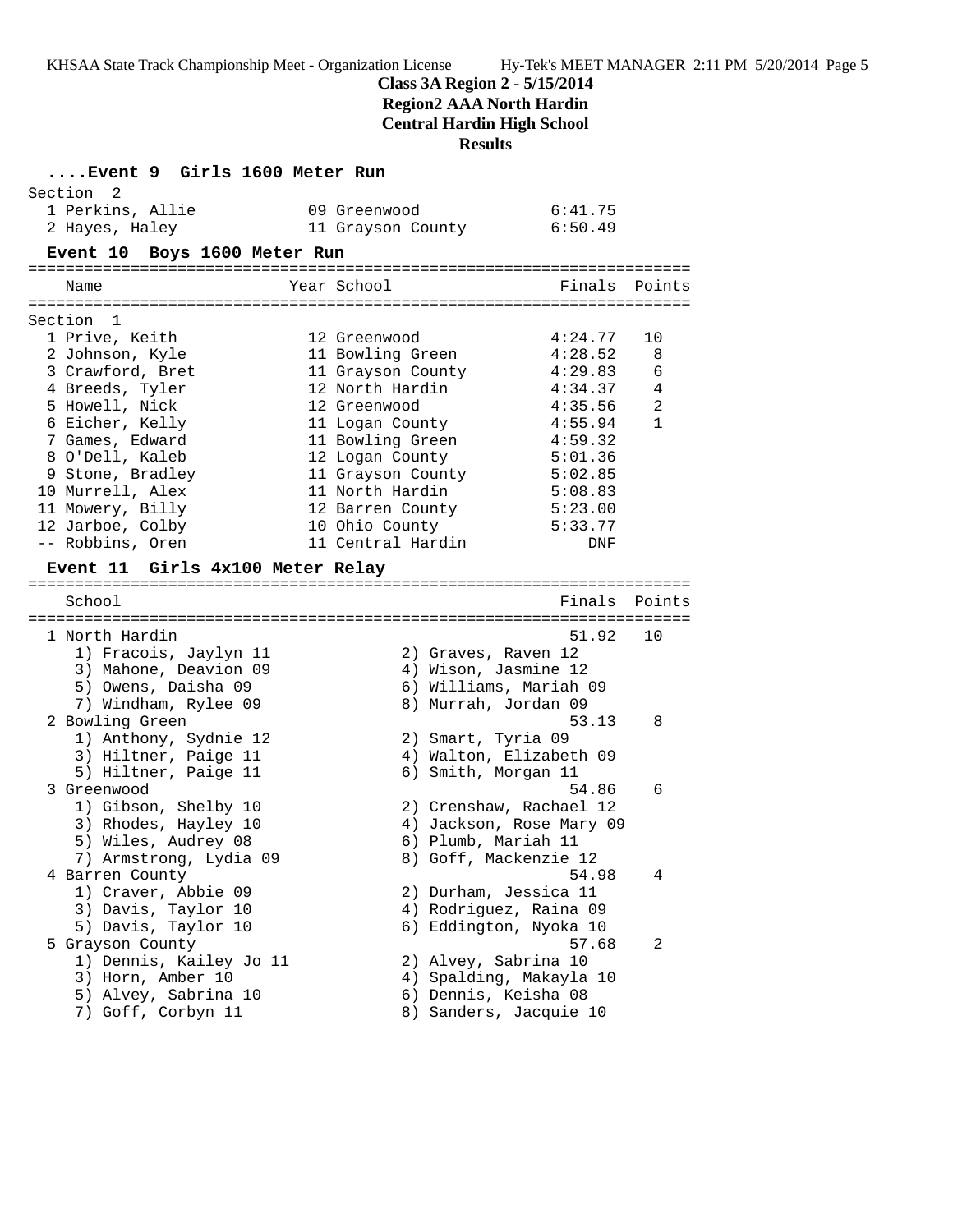**Class 3A Region 2 - 5/15/2014**

**Region2 AAA North Hardin**

**Central Hardin High School**

**Results**

# **Event 12 Boys 4x100 Meter Relay**

| School                        |                   | Finals                       | Points         |
|-------------------------------|-------------------|------------------------------|----------------|
| 1 North Hardin                |                   | 44.08                        | 10             |
| 1) Dyer, Kevin 12             |                   | 2) Bankhead, Isaiah 09       |                |
|                               |                   |                              |                |
| 3) Wiley, Paxton 11           |                   | 4) Marlin, Martin 10         |                |
| 5) Bankhead, Isaiah 09        |                   | 6) Walters, Darius 12        |                |
| 7) Jackson, Leondri 11        |                   | 8) Morales, Cj 12            |                |
| 2 Central Hardin              |                   | 45.45                        | 8              |
| 1) Deramos, Mason 12          |                   | 2) Hicks, Chase 10           |                |
| 3) Higdon-Burgess, Alec 11    |                   | 4) Lindsey, Stephan 11       |                |
| 5) Krupinski, Koree 11        |                   | 6) Stone, Bram 08            |                |
| 3 Barren County               |                   | 47.62                        | 6              |
| 1) Groce, Taylor 09           |                   | 2) Pena, Max 09              |                |
| 3) Eaton, Austin 12           |                   | 4) Eaton, Chad 12            |                |
| 5) Eaton, Austin 12           |                   | 6) Eaton, Chad 12            |                |
| 7) Morgan, Ben 12             | 8)                |                              |                |
| 4 Greenwood                   |                   | 48.84                        | 4              |
| 1) Pillow, Noah 10            |                   | 2) Barnett, Desmond 09       |                |
| 3) Taylor, Davis 10           |                   | 4) Dennis, Jarod 10          |                |
| 5) Villegas, Fabian 10        |                   | 6) Camacho, David 10         |                |
| 5 Grayson County              |                   | 49.25                        | 2              |
| 1) Decker, Cody 12            |                   | 2) Meador, Aaron 11          |                |
|                               |                   |                              |                |
| 3) Phelps, David 12           |                   | 4) Gibson, Pearson 09        |                |
| 5) Gibson, Pearson 09         |                   | 6) Hicks, Brandon 09         |                |
| 7) Newton, Cade 09            |                   | 8) Weber, Brad 12            |                |
| Event 13 Girls 400 Meter Dash |                   |                              |                |
|                               |                   |                              |                |
| Name                          | Year School       | Finals                       | Points         |
|                               |                   |                              |                |
| 1 Murrah, Jordan              | 09 North Hardin   | 1:09.12                      |                |
| 2 Eddington, Nyoka            | 10 Barren County  | 1:11.15                      |                |
| 3 Crume, Emery                |                   | 07 Grayson County<br>1:13.87 |                |
| 4 Dismon, Kaylie              |                   | 12 Barren County<br>1:17.63  |                |
| 5 Boaz, Kelsey                | 11 Ohio County    | 1:19.88                      |                |
| Section<br>2                  |                   |                              |                |
| 1 Gray, Kianna                | 11 North Hardin   | 58.28                        | 10             |
| 2 Mercado, Ashlie             | 12 Central Hardin | 1:01.07                      | 8              |
| 3 Smith, Morgan               | 11 Bowling Green  | 1:03.21                      | 6              |
| 4 Baptiste, Bree              | 10 Logan County   | 1:04.43                      | 4              |
| 5 Johnson, Meredith           | 08 Logan County   | 1:04.54                      | $\overline{c}$ |
| 6 Martin, Bailey              | 10 Grayson County | 1:05.16                      | 1              |
| 7 Dinning, Kelsey             | 08 Greenwood      | 1:06.98                      |                |
| 8 Jackson, Rose Mary          | 09 Greenwood      | 1:10.91                      |                |
|                               |                   |                              |                |
| Event 14 Boys 400 Meter Dash  |                   |                              |                |
| Name                          | Year School       | Finals                       | Points         |
|                               |                   |                              |                |
| Section<br>1                  |                   |                              |                |
| 1 Krupinski, Koree            | 11 Central Hardin | 55.23                        | 2              |
| 2 Peterson, Zeldon            | 12 Bowling Green  | 55.55                        |                |
|                               |                   |                              |                |
| 3 Dennis, Jarod               | 10 Greenwood      | 56.24                        |                |
| 4 Gregory, Andrew             | 11 Logan County   | 1:03.46                      |                |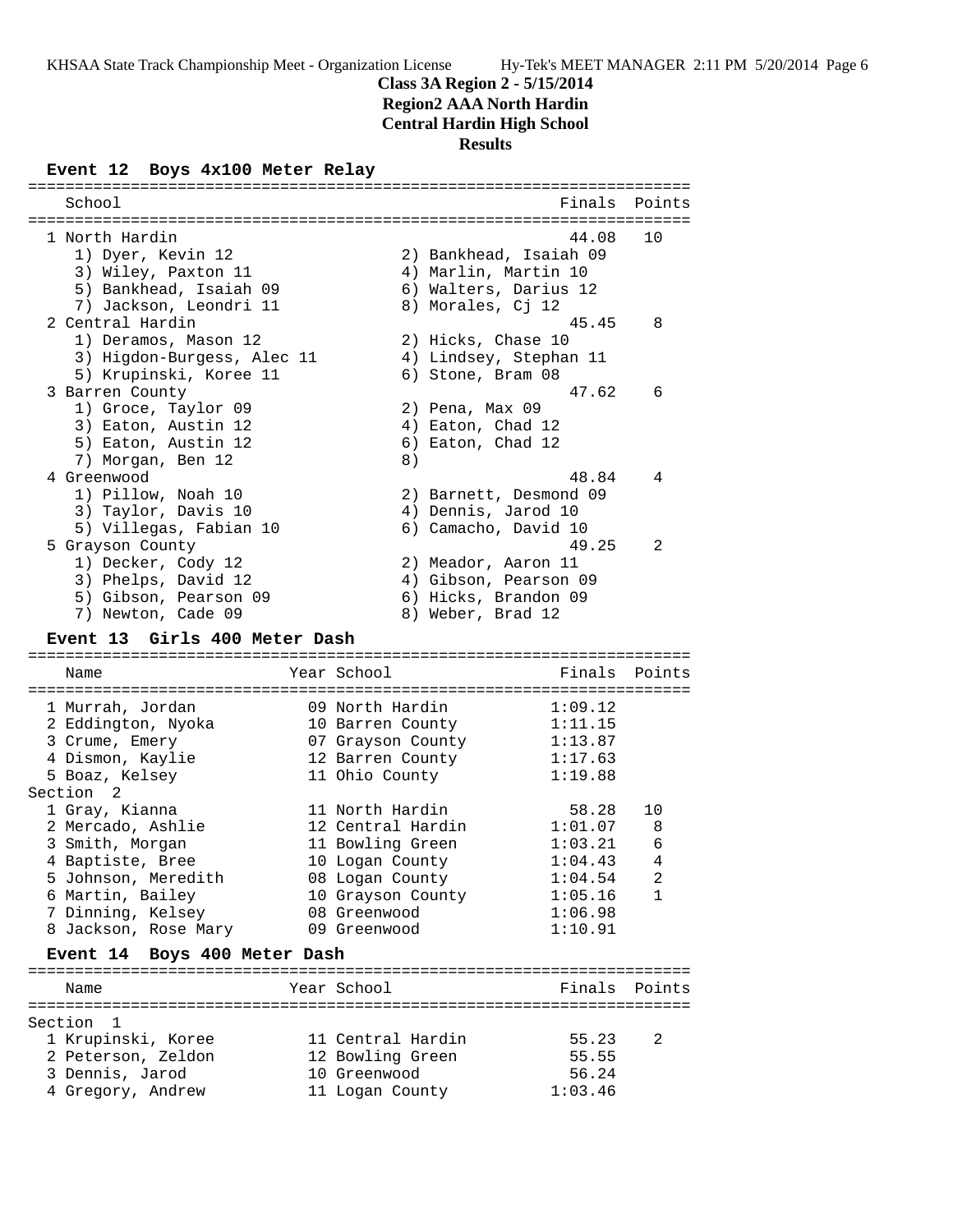# **Class 3A Region 2 - 5/15/2014**

**Region2 AAA North Hardin**

**Central Hardin High School**

**Results**

| Event 14 Boys 400 Meter Dash            |                                        |                |                   |
|-----------------------------------------|----------------------------------------|----------------|-------------------|
| 5 Daniel, Shane                         | 09 Ohio County                         | 1:05.41        |                   |
| 6 Smith, Isaiah                         | 10 Ohio County                         | 1:08.38        |                   |
| Section 2                               |                                        |                |                   |
| 1 Terrell, Marcus                       | 12 North Hardin                        | 51.75          | 10                |
| 2 Mitchell, Kareem                      | 09 Greenwood                           | 53.42          | 8                 |
| 3 Walters, Darius                       | 12 North Hardin                        | 54.36          | 6                 |
| 4 Ramsey, Miller                        | 12 Bowling Green                       | 54.66          | 4<br>$\mathbf{1}$ |
| 5 Sydnor, Michael                       | 12 Logan County<br>08 Central Hardin   | 55.25          |                   |
| 6 Stone, Bram                           |                                        | 55.32          |                   |
| 7 Wright, Taylor<br>8 Priddy, Clay      | 11 Grayson County<br>12 Grayson County | 55.86<br>59.57 |                   |
|                                         |                                        |                |                   |
| Event 15 Girls 300 Meter Hurdles        |                                        |                |                   |
| Name                                    | Year School                            | Finals         | Points            |
|                                         |                                        |                |                   |
| Section 1                               |                                        |                |                   |
| 1 Grothe, Julia                         | 10 Greenwood                           | 58.01          |                   |
| 2 Combs, Tamara<br>Section <sub>2</sub> | 09 Barren County                       | 1:03.90        |                   |
|                                         |                                        |                |                   |
| 1 Shelby, Alexis                        | 10 North Hardin<br>09 North Hardin     | 49.10<br>50.68 | 10                |
| 2 Windham, Rylee<br>3 Cunnigham, Erin   | 10 Central Hardin                      | 50.88          | 8<br>6            |
| 4 Dyrdek, Carly                         | 11 Central Hardin                      | 51.73          | $\overline{4}$    |
| 5 Stallings, Hailey                     | 08 Grayson County                      | 54.41          | 2                 |
| 6 Smith, Karen                          | 09 Bowling Green                       | 56.30          | $\mathbf{1}$      |
| 7 Armstrong, Lydia                      | 09 Greenwood                           | 58.00          |                   |
| 8 Davis, Taylor                         | 10 Barren County                       | 58.84          |                   |
| Event 16 Boys 300 Meter Hurdles         |                                        |                |                   |
|                                         |                                        |                |                   |
| Name                                    | Year School                            | Finals         | Points            |
| Section<br>$\mathbf{1}$                 |                                        |                |                   |
| 1 Kennedy, Eric                         | 09 Central Hardin                      | 48.28          |                   |
| 2 Burden, Alex                          | 12 Grayson County                      | 49.23          |                   |
| 3 Brown, Darren                         | 10 Greenwood                           | 52.26          |                   |
| 4 Jarboe, Colby                         | 10 Ohio County                         | 52.99          |                   |
| Section 2                               |                                        |                |                   |
| 1 Johnson, Dante                        | 12 North Hardin                        | 38.67          | 10                |
| 2 Cleary, Blake                         | 10 Bowling Green                       | 41.10          | 8                 |
| 3 Wiley, Paxton                         | 11 North Hardin                        | 41.27          | 6                 |
| 4 Crawford, Brent                       | 12 Grayson County                      | 45.43          | 4                 |
| 5 Pena, Max                             | 09 Barren County                       | 46.11          | 2                 |
| 6 Mabe, Nick                            | 10 Barren County                       | 46.67          | 1                 |
| 7 Ward, Sam                             | 10 Greenwood                           | 47.53          |                   |
| -- Maclin, Austin                       | 11 Central Hardin                      | DQ             | false             |
| Event 17 Girls 800 Meter Run            |                                        |                |                   |
|                                         |                                        |                |                   |
| Name                                    | Year School                            | Finals         | Points            |
| Section 1                               |                                        |                |                   |
|                                         |                                        |                |                   |
| 1 Hansen, Brittney                      | 10 Bowling Green                       | 2:21.56        | 10                |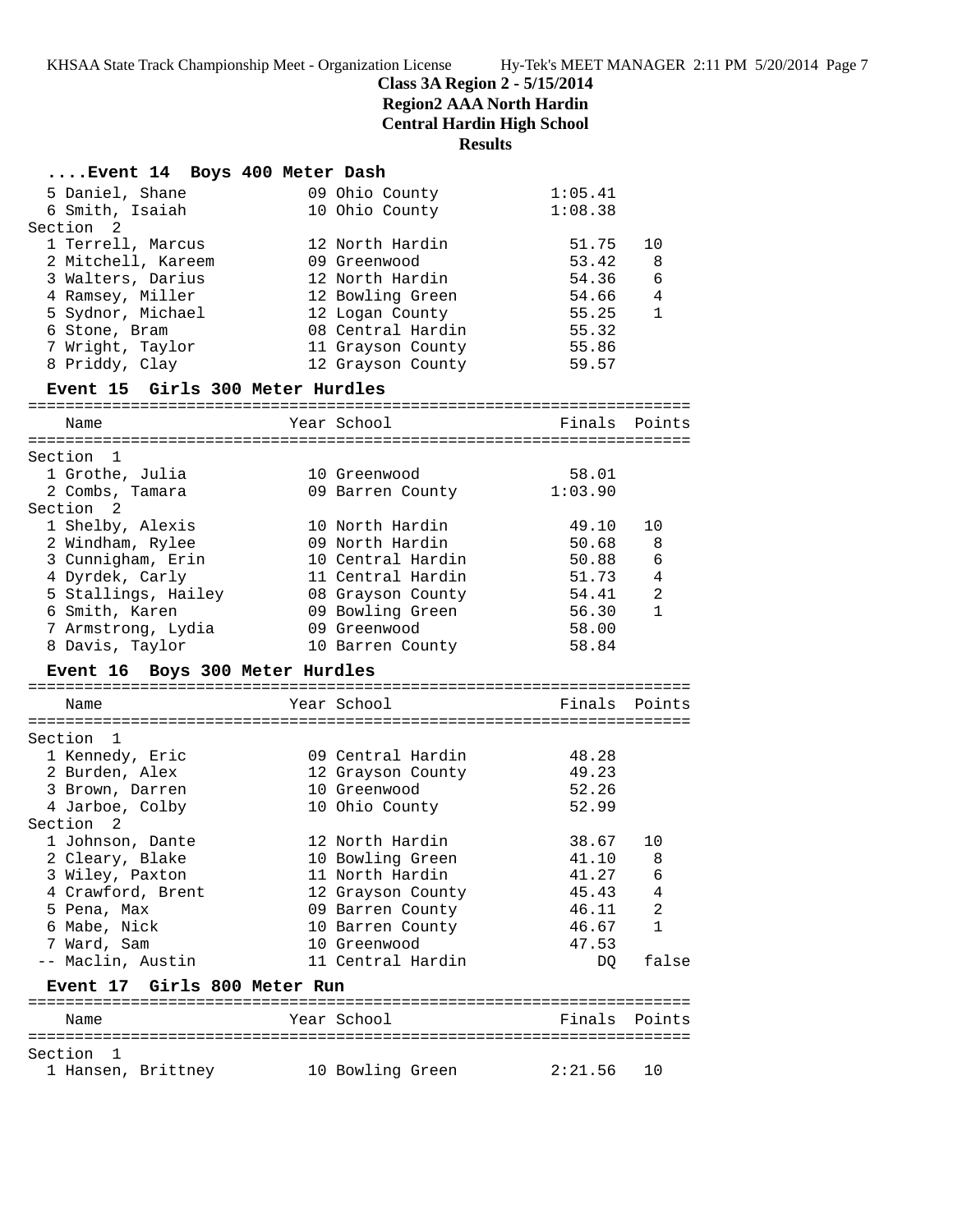**Class 3A Region 2 - 5/15/2014**

**Region2 AAA North Hardin**

**Central Hardin High School**

### **Results**

### **....Event 17 Girls 800 Meter Run**

| 2 Pennington, Mackenzie | 12 Central Hardin | 2:23.12 | -8             |
|-------------------------|-------------------|---------|----------------|
| 3 Shufelt, Jillian      | 11 North Hardin   | 2:29.54 | 6              |
| 4 Corbin, Hannah        | 11 North Hardin   | 2:33.07 | $\overline{4}$ |
| 5 Suggs, Sarah          | 12 Greenwood      | 2:42.06 | $\overline{2}$ |
| 6 Gage, Caitlin         | 09 Central Hardin | 2:45.42 |                |
| 7 Stallings, Hailey     | 08 Grayson County | 2:49.66 |                |
| 8 Bratcher, Katlynn     | 10 Grayson County | 3:00.39 |                |
| 9 Walters, Geron        | 10 Barren County  | 3:01.74 |                |

### **Event 18 Boys 800 Meter Run**

=======================================================================

| Name                | Year School       | Finals      | Points       |
|---------------------|-------------------|-------------|--------------|
| 1 Wright, Christian | 10 Central Hardin | 1:57.38     | 10           |
| 2 Breeds, Tyler     | 12 North Hardin   | $2:00.64$ 8 |              |
| 3 Howell, Nick      | 12 Greenwood      | 2:01.97     | 6            |
| 4 Hall, Trajon      | 10 Bowling Green  | 2:02.36     | 4            |
| 5 Jones, Sheldon    | 12 Grayson County | 2:03.85     | 2            |
| 6 Carr, Zach        | 11 North Hardin   | 2:06.55     | $\mathbf{1}$ |
| 7 Porter, Sam       | 12 Bowling Green  | 2:06.91     |              |
| 8 Fischer, Matthew  | 10 Central Hardin | 2:07.26     |              |
| 9 Wiles, David      | 10 Greenwood      | 2:13.57     |              |
| 10 Priddy, Clay     | 12 Grayson County | 2:15.53     |              |
| 11 Scales, Matthew  | 11 Logan County   | 2:21.54     |              |
| 12 Ford, Cory       | 11 Logan County   | 2:29.46     |              |
| 13 Smith, Isaiah    | 10 Ohio County    | 2:58.33     |              |

#### **Event 19 Girls 200 Meter Dash**

======================================================================= Name Year School Finals Points ======================================================================= 1 Johnson, Meredith 08 Logan County 28.79 2 Price, Ravein 11 Central Hardin 29.27 3 Glenn, Taylor 09 Grayson County 29.63 4 Craver, Abbie 09 Barren County 29.66 5 Wiles, Audrey 08 Greenwood 30.73 6 Embry, Cara 12 Ohio County 31.48 Section 2 1 Gray, Kianna 11 North Hardin 23.91 10 2 Varner, Jasmine 08 Bowling Green 27.26 8 3 Mahone, Deavion 09 North Hardin 27.40 6 4 Fore, Jasmin 10 Ohio County 28.42 4 5 Martin, Bailey 10 Grayson County 28.57 2 6 Baptiste, Bree 10 Logan County 28.65 1 7 Jackson, Rose Mary 09 Greenwood 29.65 8 Smart, Tyria 09 Bowling Green 29.66 **Event 20 Boys 200 Meter Dash** ======================================================================= Name Year School ======================================================================= Section 1 1 Peterson, Zeldon 12 Bowling Green 24.78

2 Akridge, Cole 11 Grayson County 25.92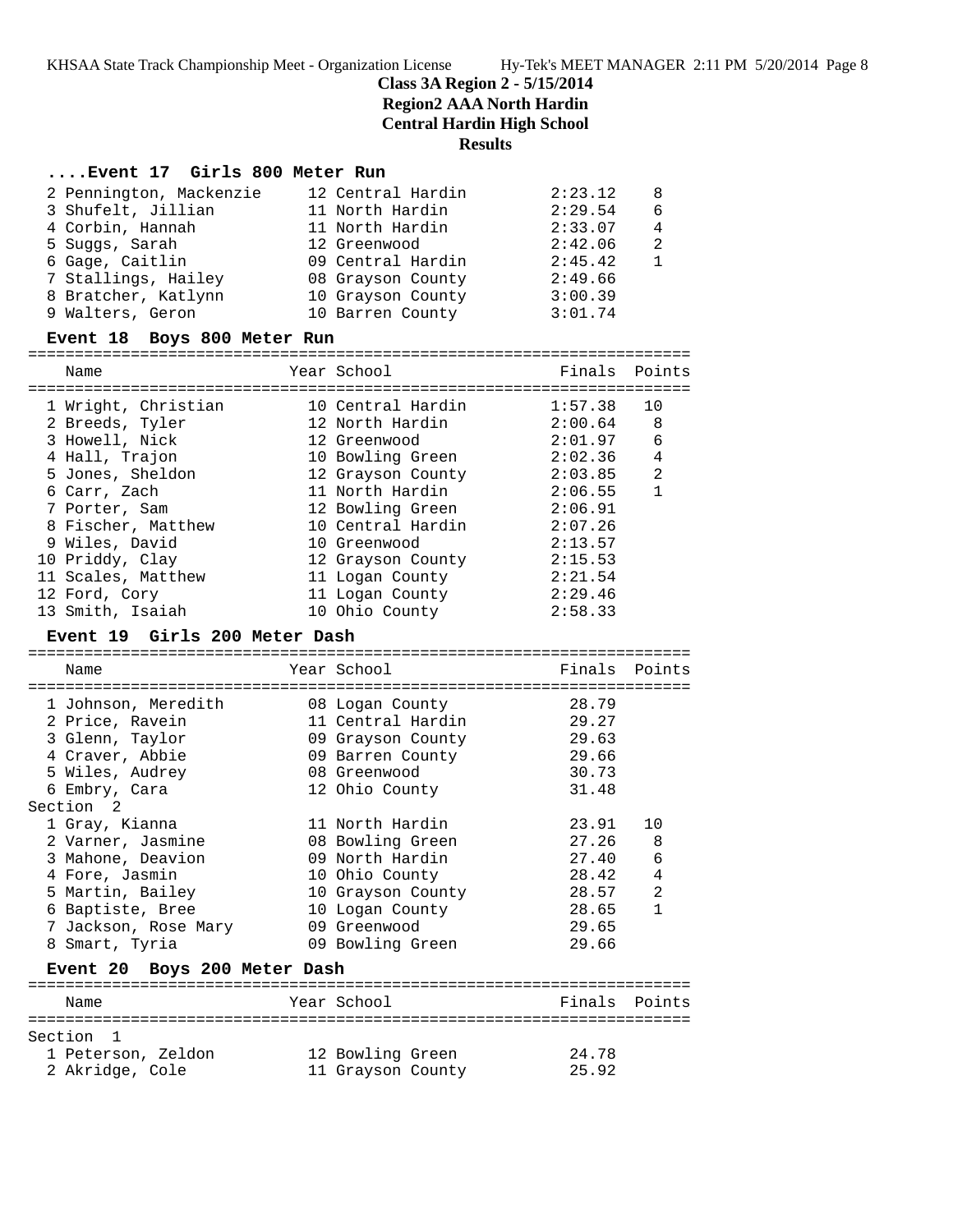**Class 3A Region 2 - 5/15/2014**

**Region2 AAA North Hardin**

**Central Hardin High School**

# **Results**

| Event 20 Boys 200 Meter Dash                   |                      |                         |                |
|------------------------------------------------|----------------------|-------------------------|----------------|
| 3 Groce, Taylor                                | 09 Barren County     | 26.27                   |                |
| 4 Aubrey, Brad                                 | 10 Logan County      | 26.75                   |                |
| 5 Phelps, David                                | 12 Grayson County    | 26.76                   |                |
| Section <sub>2</sub>                           |                      |                         |                |
| 1 Dyer, Kevin                                  | 12 North Hardin      | 22.78                   | 10             |
| 2 O'Bryant, Jonathan                           | 11 North Hardin      | 23.88                   | 8              |
| 3 Krupinski, Koree                             | 11 Central Hardin    | 24.18                   | 6              |
| 4 Lindsey, Stephan                             | 11 Central Hardin    | 24.19                   | 4              |
| 5 Sydnor, Michael                              | 12 Logan County      | 24.23                   | $\overline{a}$ |
| 6 Mitchell, Kareem                             | 09 Greenwood         | 24.29                   | $\mathbf{1}$   |
| 7 Bailey, Jacob                                | 10 Ohio County       | 24.65                   |                |
| 8 Offutt, Malcolm                              | 11 Bowling Green     | 24.92                   |                |
| Event 21 Girls 3200 Meter Run                  |                      |                         |                |
| Name                                           | Year School          | Finals                  | Points         |
|                                                |                      |                         |                |
| Section 1                                      |                      |                         |                |
| 1 Scott, Ciara                                 | 12 Bowling Green     | 11:45.52                | 10             |
| 2 Peeples, Madisyn                             | 09 Bowling Green     | 11:47.27                | 8              |
| 3 Chandler, Emily                              | 08 Central Hardin    | 12:04.52                | 6              |
| 4 Scannell, Lynda                              | 08 Greenwood         | 12:17.89                | 4              |
| 5 Gilbert, Katie                               | 10 North Hardin      | 12:36.24                | 2              |
| 6 Wiseman, Sarah                               | 11 North Hardin      | 12:58.93                | $\mathbf{1}$   |
| 7 Davis, Allison                               | 09 Greenwood         | 14:35.11                |                |
| 8 Greiner, Mckinley                            | 10 Central Hardin    | 14:39.81                |                |
|                                                |                      |                         |                |
| Event 22 Boys 3200 Meter Run                   |                      |                         |                |
| Name                                           | Year School          | Finals                  | Points         |
|                                                |                      |                         |                |
|                                                | 11 North Hardin      | 9:39.11                 | 10             |
| 1 Rupp, Robert<br>2 Prive, Keith               | 12 Greenwood         | 9:41.71                 | 8              |
| 3 Crawford, Bret                               | 11 Grayson County    | 9:52.69                 | 6              |
| 4 Cooper, Jackson                              | 11 Central Hardin    | 10:06.53                | 4              |
| 5 Peterson, Ben                                | 12 Bowling Green     | 10:09.98                | 2              |
| 6 Sheehan, Colin                               | 11 Greenwood         | 10:24.20                | $\mathbf{1}$   |
| 7 Crossley, Levi                               | 11 Logan County      | 10:37.00                |                |
| 8 Rivers, Jiovanni                             | 11 North Hardin      | 10:57.92                |                |
| 9 Quire, Patrick                               | 10 Central Hardin    | 11:00.02                |                |
| 10 Beville, Zach                               | 09 Grayson County    | 11:12.46                |                |
| 11 Read, Matthew                               | 09 Barren County     | 11:15.61                |                |
| 12 Kanan, Brian                                | 09 Bowling Green     | 11:24.29                |                |
| 13 Setzler, Graham                             | 11 Barren County     | 11:57.78                |                |
| Event 23 Girls 4x400 Meter Relay               |                      |                         |                |
| School                                         |                      | Finals                  |                |
|                                                |                      |                         | Points         |
| 1 North Hardin                                 |                      | 4:12.99                 | 10             |
| 1) Mahone, Deavion 09                          | 2) Corbin, Hannah 11 |                         |                |
| 3) Shufelt, Jillian 11                         | 4) Windham, Rylee 09 |                         |                |
| 5) Murrah, Jordan 09<br>7) Williams, Mariah 09 | 8) Corbin, Hannah 11 | 6) Williams, Jamacia 11 |                |